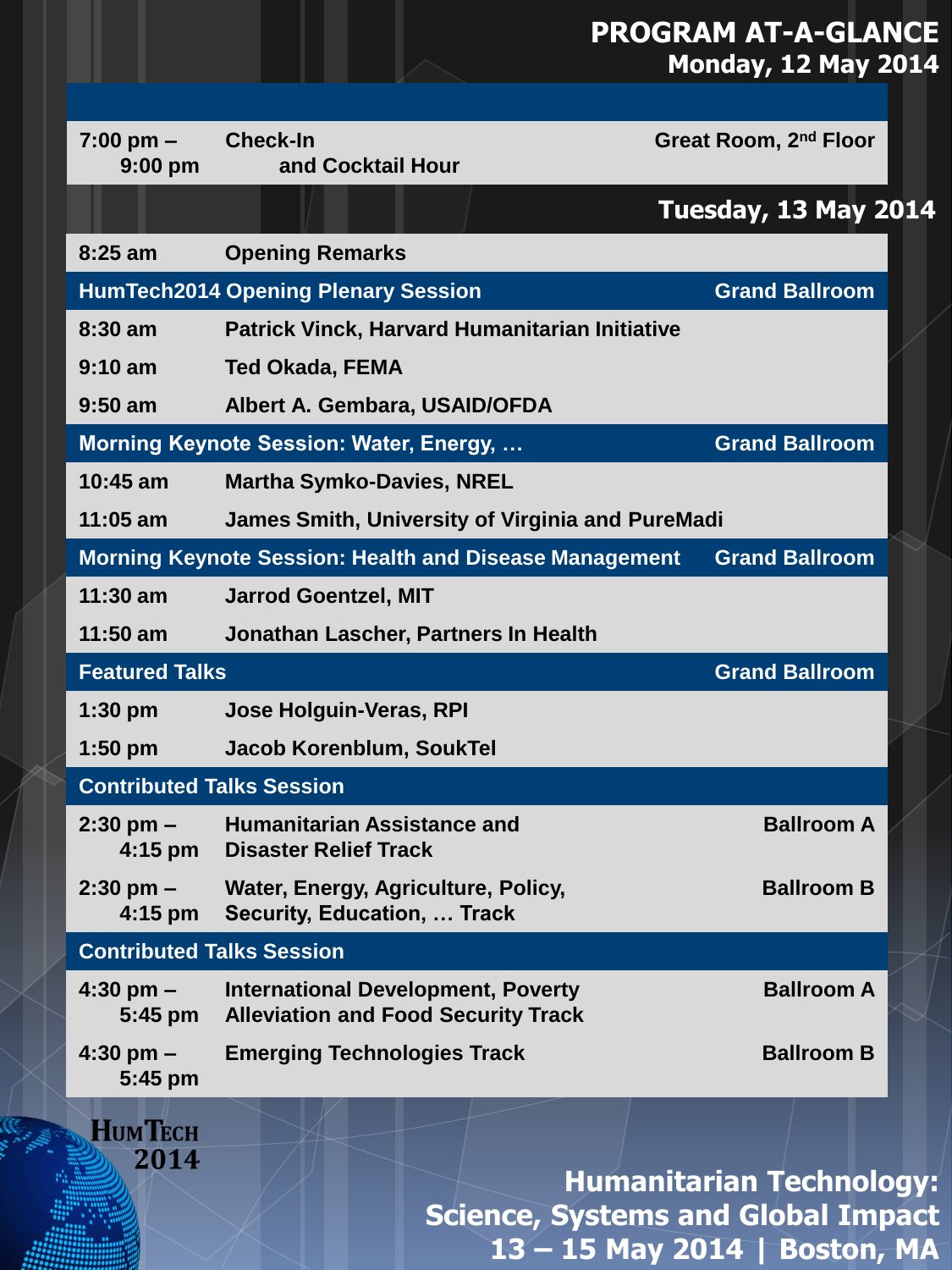## **PROGRAM AT-A-GLANCE Wednesday, 14 May 2014**

|                                                                 | <b>Morning Plenary Session: International Development,</b><br><b>Poverty Alleviation and Food Security</b>                          | <b>Grand Ballroom</b>                     |
|-----------------------------------------------------------------|-------------------------------------------------------------------------------------------------------------------------------------|-------------------------------------------|
| $8:30$ am                                                       | <b>Nazli Choucri, MIT</b>                                                                                                           |                                           |
| $9:10 \text{ am}$                                               | <b>Tomicah Tillemann, Department of State</b>                                                                                       |                                           |
| $9:50$ am                                                       | <b>Break</b>                                                                                                                        |                                           |
| <b>Morning Keynote Session:</b><br><b>Emerging Technologies</b> |                                                                                                                                     | <b>Grand Ballroom</b>                     |
| $10:05$ am                                                      | <b>Ramesh Raskar, MIT</b>                                                                                                           |                                           |
| $10:25$ am                                                      | <b>Julie Shah, MIT CSAIL</b>                                                                                                        |                                           |
| $10:45$ am                                                      | <b>Emanuele Lubrano, Drone Adventures</b>                                                                                           |                                           |
| $11:05$ am                                                      | <b>Andre Kearns, DigitalGlobe</b>                                                                                                   |                                           |
| <b>Featured Talks</b>                                           |                                                                                                                                     | <b>Grand Ballroom</b>                     |
| $11:40$ am                                                      | Rebecca Curzon, IBM Corporate Citizenship                                                                                           |                                           |
| $12:00 \text{ pm}$                                              | Raj Rajagopal, IBM                                                                                                                  |                                           |
| 12:20 pm                                                        | <b>Lewis Curtis, Microsoft</b>                                                                                                      |                                           |
|                                                                 | <b>Special Session: Novel Support Programs for Global Social</b><br><b>Innovators: Creating A Field for Development Engineering</b> | <b>Grand Ballroom</b>                     |
| $2:00 \text{ pm}$ –<br>3:00 pm                                  | Lina Nilsson, UC Berkeley (Panel Chair)                                                                                             |                                           |
|                                                                 | <b>Poster, Exhibit and Networking Session</b>                                                                                       |                                           |
| $3:00$ pm $-$<br>$6:00$ pm                                      | <b>Poster, Exhibit and Networking</b><br><b>Session</b>                                                                             | Great Room, 2nd Floor                     |
| <b>Contributed Talks Session</b>                                |                                                                                                                                     |                                           |
| $4:00$ pm $-$<br>$5:45$ pm                                      | <b>Public Safety and Emergency</b><br><b>Management Track</b>                                                                       | <b>Ballroom A</b>                         |
| $4:00$ pm $-$<br>$5:45$ pm                                      | Water, Energy, Agriculture, Policy,<br><b>Security, Education,  Track</b>                                                           | <b>Ballroom B</b>                         |
| <b>HUMTECH</b><br>2014                                          |                                                                                                                                     |                                           |
|                                                                 |                                                                                                                                     | <b>Humanitarian Technology:</b>           |
|                                                                 |                                                                                                                                     | <b>Science, Systems and Global Impact</b> |

**13 – 15 May 2014 | Boston, MA**